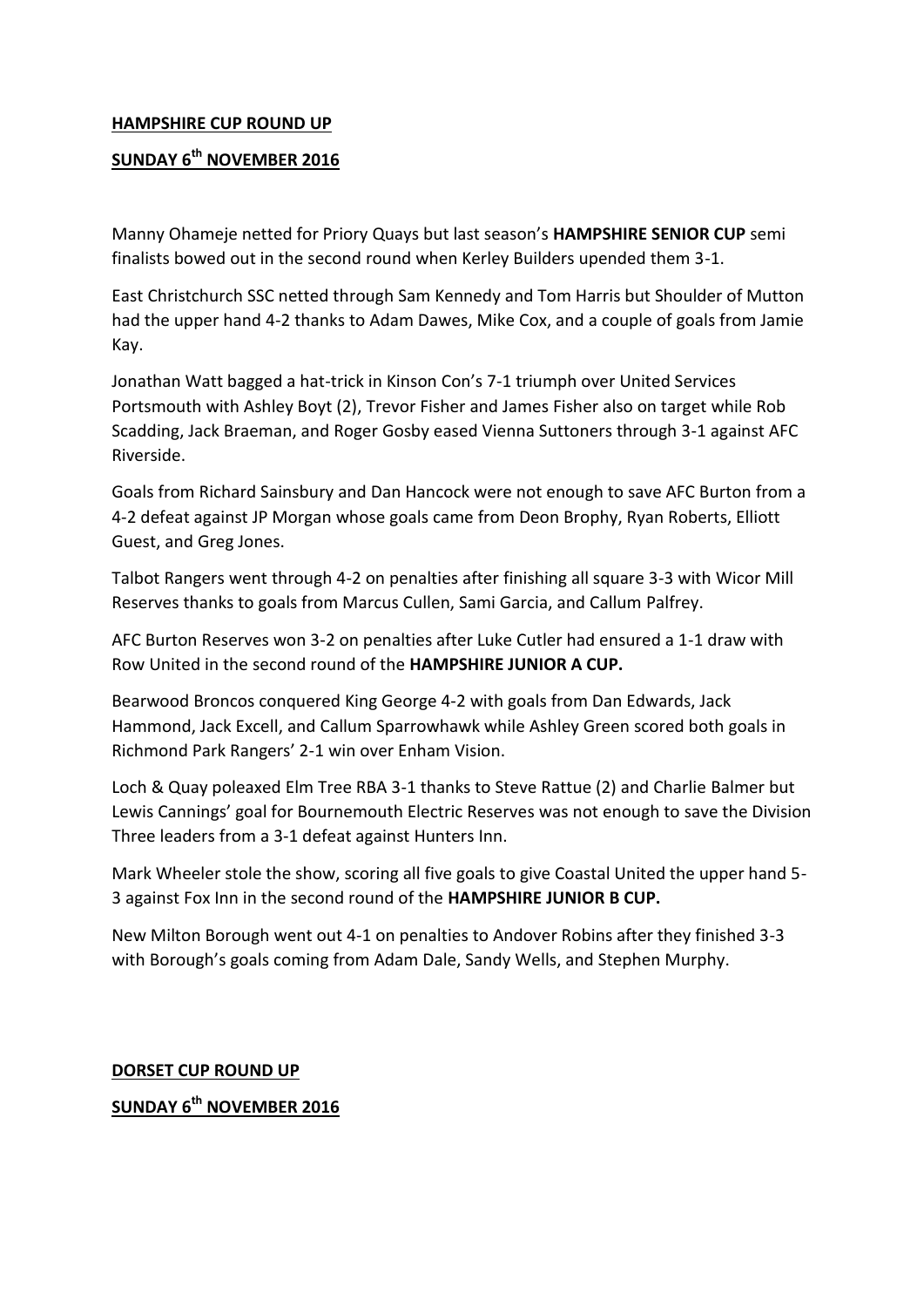Trevor Cook grabbed four and Jamie Tuvey nabbed a hat-trick in Marden Edwards Reserves' 13-1 hammering of Parkstone in the second round of the **DORSET SUNDAY CHALLENGE CUP** with Chris Riggs (2), Kieran Burnett (2), Ian Male, and Sam Chetwynd completing the rout.

Aidan Kelly, Martyn MacKinlay, and Ryan Mackenzie bagged two each in Smokeys' 7-3 victory over The George with the other goal coming from John Smart.

Pilot just got the better of The Greyhound 3-2 after extra time thanks to Callum Whitelaw, Karl Chalkley, and Tom Willis.

Morden rattled in four without reply against West Mullen thanks to Craig Matonzi, Lee Symes, and a couple of goals from Martin Haskell while Alex Baker, Will Robinson, Kyle Stacey, and Ben Bosley gave Tradecost Windows a 4-1 success against Longfleet.

## **HAYWARD SUNDAY LEAGUE ROUND UP**

## **SUNDAY 6th NOVEMBER 2016**

Hayward League newcomers NMO are three points adrift of **DIVISION ONE** leaders Abbey with a game in hand after Mitchell Speechley-Price (2) and Ethan Speechley-Price gave them the edge 3-2 against Brit Sports. Liam Williamson and James Soulsby were the Brit scorers.

Poole Borough UAB take over on top of **DIVISION TWO** after Sam Carter, Ryan Mabey, Lee Green, Chris Squire, and Kieran Campbell gave them a 5-1 triumph over Marden Edwards whose consolation goal came from Kyle Graham.

Michael Corbet's hat-trick proved decisive when Wimborne Magpyes got the better of Bournemouth Sports Mercury 5-3. Russell Millard and Ed Bryant were the other Magpyes marksmen with Dean Norman, Grant Norman, and Dean Iles replying for Mercury.

Magpies were two goals in arears at half time against Dorset Soldier but came back to win 3- 2 thanks to a couple of goals from Pete Jones and a last minute winner from Ricky Barton.

Poole Wanderers led twice but second placed AFC Stourvale eventually ran out 6-3 winners in **DIVISION THREE** thanks to Ali Garard's hat-trick and further goals from Peter Richmond-Cole (2) and Robbie Johnston. Liam Bailey, Ryan Musselwhite, and Ian King (pen) were the Wanderers marksmen.

Unbeaten AFC Fiveways move up to third place after Tom Streets, James Bolt, and goalkeeper Tom Jeans ensured a 3-1 success against Mploy while Kieron Alderson, George Corbin, Jack Fenton, and Karan Gurang were the AFC Wimborne marksmen in their 4-1 victory over Shamrock.